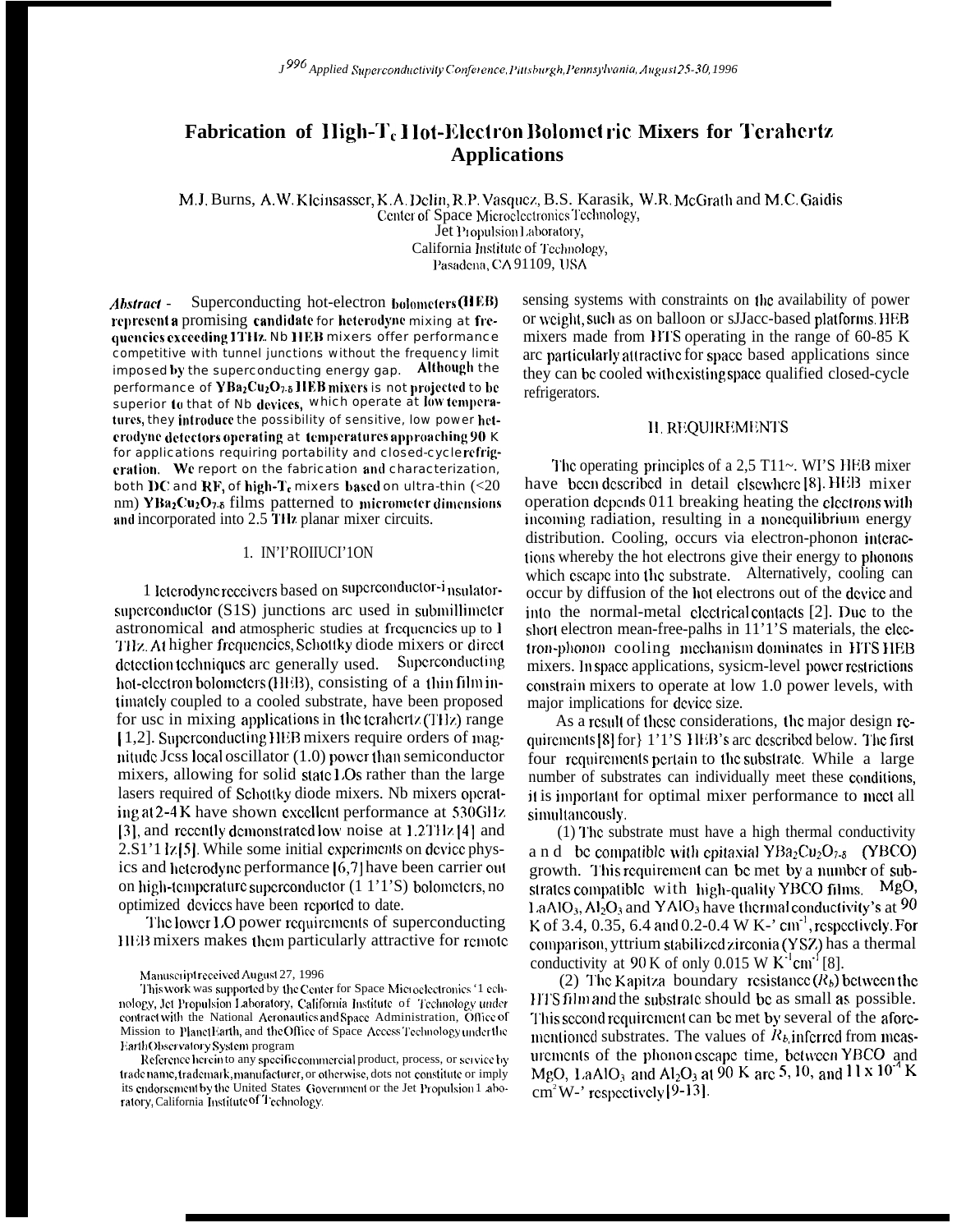(3) Substr'ales need to have a small loss-tangent al both 2.5 THz and al the 1 F frequency. The fourth requirement can also be met by a number of the aforementioned substrates. MgO, LaAlO<sub>3</sub>, Al<sub>2</sub>O<sub>3</sub> and YAlO<sub>3</sub> have 10ss tangents of 7,5, 8, and 10, x 10<sup> $\degree$ </sup>, respectively at 90 K and  $\sim$ 10 GHz. For comparison, yttrium stabilized zirconia (YSZ) has a loss tangent of  $400x \times 10^{-4}$  al 90 K at -10 GHz [8].

(4) Subs. [rates need to have a convenient dielectric constant at both 2.5THz and at the IF frequency. This fifth requirement can also be met by a number of HTS compatible substrate materials. The dielectric constants of  $MgO, Y_2O_3$ ,  $Si$ -on-Al<sub>2</sub>O<sub>3</sub> and YAlO<sub>3</sub>, measured in a Fourier transform spect rometer at JPL, arc 10.0, 12.9, 9.9 and 21.2, respectively, at 77 K and 2.5 THz.

(5) The HTS mixer film volume must be small enough to allow device operation at microwall LO power levels. This third requirement dictates that the mixer be constructed from ultra-thin (10-20 nm) films patterned to micron or submicron dimensions [8].

In this work,  $\sim$ 20 nm YBCO thick films on YAlO<sub>3</sub> substrates were used to fabricate IIEB mixers.

#### **III. GROWTH AND PATTERNING**

Growth of the superconductor and gold (Au) contact layers arc performed completely in situ without exposure of interfaces to the ambient environment. The devices arc grown on  $2.50 \mu m$  thick, 1  $x \text{1 cm}^2 (001)$  YAlO<sub>3</sub> substrates polished on both sides. The nominal growth process is: The substrates arc mounted on Haines alloy plates using Ag paint. These are transferred into the HTS deposition system via a load-lock. The substrates are buffered using a 20 nm  $PrBa_2Cu_3O_{7-8}$  (PBCO) layer deposited by pulsed laser deposition (PLD) at 790 $^{\circ}$ C, 400 mTorr of O<sub>2</sub>, at a fluence of 1.6  $J/cm<sup>2</sup>$  at  $\lambda$ =248nm. Substrate heating is radiative, monitored by a thermocouple that is cross checked by an optical pyrometer prior to film growth. The PBCO layer is followed by a 20 nm YBCO layer deposited at  $810^{\circ}$ C, 200 mTorr of  $0<sub>2</sub>$ , and 1.6 J/cm<sup>2</sup>. The deposited bilayer is cooled *in situ* al  $40^{\circ}$ C/minute in a 500-650 Torr O<sub>2</sub> atmosphere from the growth temperature down to room temperature. Then 100 nm of Au is deposited *insitu* by DC magnetron sputtering in a ImTorr Ar atmosphere (Fig. 1A). Typical transition temperature  $(T_c)$  for these trilayers, as determined by AC susceptibility, is 83-86 K with a transition width of less than 2 Κ.

After the trilayer growth process, the substrate is mechanically removed from the Haines alloy plate. Photoresist (AZ5214) is spun onto the blank trilayers at 3000 rpm to a thickness of 1.5 um and soft-baked at 95 °C for 2 minutes. The sintered Ag paste residue remaining from substrate mounting on the Haines plate is scraped off of the substrate. followed by swabbing with  $1000A$  HNO<sub>3</sub> and rinsing in water. The photoresist is then removed with acctone and the

devices are rinsed in 100% ethanol and blow-dried with dry  $N_2$ .

The initial patterning of the PBCO/YBCO/Au trilayer into the antenna, RF filter, IF/DC contacts and bolometer microbridge is performed using optical contact lithography. Photoresist (AZ5206) is spun onto the unpatterned trilayers at 5000 rpm 10 a thickness of  $0.5 \mu m$  and soft-baked at 95 $^{\circ}$ C for 2 minutes. The resist is exposed through a chrome contact mask for approximately 15 seconds at a 350 nm UV flux of 10 mW/cm<sup>2</sup>, and then developed for approximately 20 seconds in AZ developer diluted 1:1 with waler. The resist is sof~-baked again at 95°C for 1 minute and ashed for 30 seconds in a 40 mTorr oxygen plasma in a Semi Group 1000TP reactive ion ctcb (RIE) tool at 120 watts, with a DC substrate self-bias of -320 volts. The minimum feature size with good definition for ibis process is  $1 \mu m$ .

Next, the devices are placed into the load-lock of the deposition system in which an ion mill is located. The etching process uscs normally incident 500 CV Ar<sup>+</sup> ions at 1 mA/cm<sup>2</sup> for 5 minutes (Fig 1B). The pressure is 2.  $0x10^{-4}$ Torr. The substrates arc not cooled, however the temperat urc remains below 100 °C during the etching process (Fig.  $1c$ ).

After milling, the devices are transferred from the loadlock directly into the deposition system where 60nm of YSZ is deposited at room temperature by PLD (Fig. 1D).

The photoresist is then removed by ultrasonically cleaning the devices in accome for 1-2 minutes, The: devices arc rinsed in 100% ethanol and blow dried with dry  $N_2$ . This YSZ deposition and lift-off process leaves the side-walls of the device coated with a protective layer of YSZ. (Fig., IE).

At this point in the process, another layer of photoresist  $(AZ5206)$  is spun on the device 10 a thickness of 0.5 $\mu$ m, softbaked, exposed, and developed using the procedure described above. The mask for this step opens a small window in the resist, exposing the 1 um-wide bolometer bridge, which is still covered with 100 nm of Au. The device is then placed in the RIE system for the following procedure (Fig IF):  $(1)$ Oxygen ashing for S minutes in a 200 mTorr oxygen plasma at 60 watts with approximately -80 self bias. (2) Etching for so minutes in a 200 mTorr 1:10  $0$ <sub>2</sub>: CCl<sub>2</sub>F<sub>2</sub> plasma at 60 watts with approximately -20 volts self bias. The approximate Au removal rate is 2.5 nm/minute. We have found that over etching dots not damage c-axis-oriented YBCO. (3) Oxygen ashed for 2 minutes in a 200 mTorr oxygen plasma at 30 watts with approximately -40 volts self bias. The rcsulting structure is illustrated in Fig. 1G. It should be noted that without the YSZ side-wall coating covering the  $a-b$ plane edges of the YBCO layer, lines as wide as SO µm arc no longer superconducting after the Au RIE process, presumably duc to chlorine being driven into the film along the  $a-b$  planes. With the YSZ side-wall coating, we have successfully used this 3-step Au removal process 0020 nmthick YBCO lines as narrow as 400 nm and maintained  $T_c$  above  $80K$ .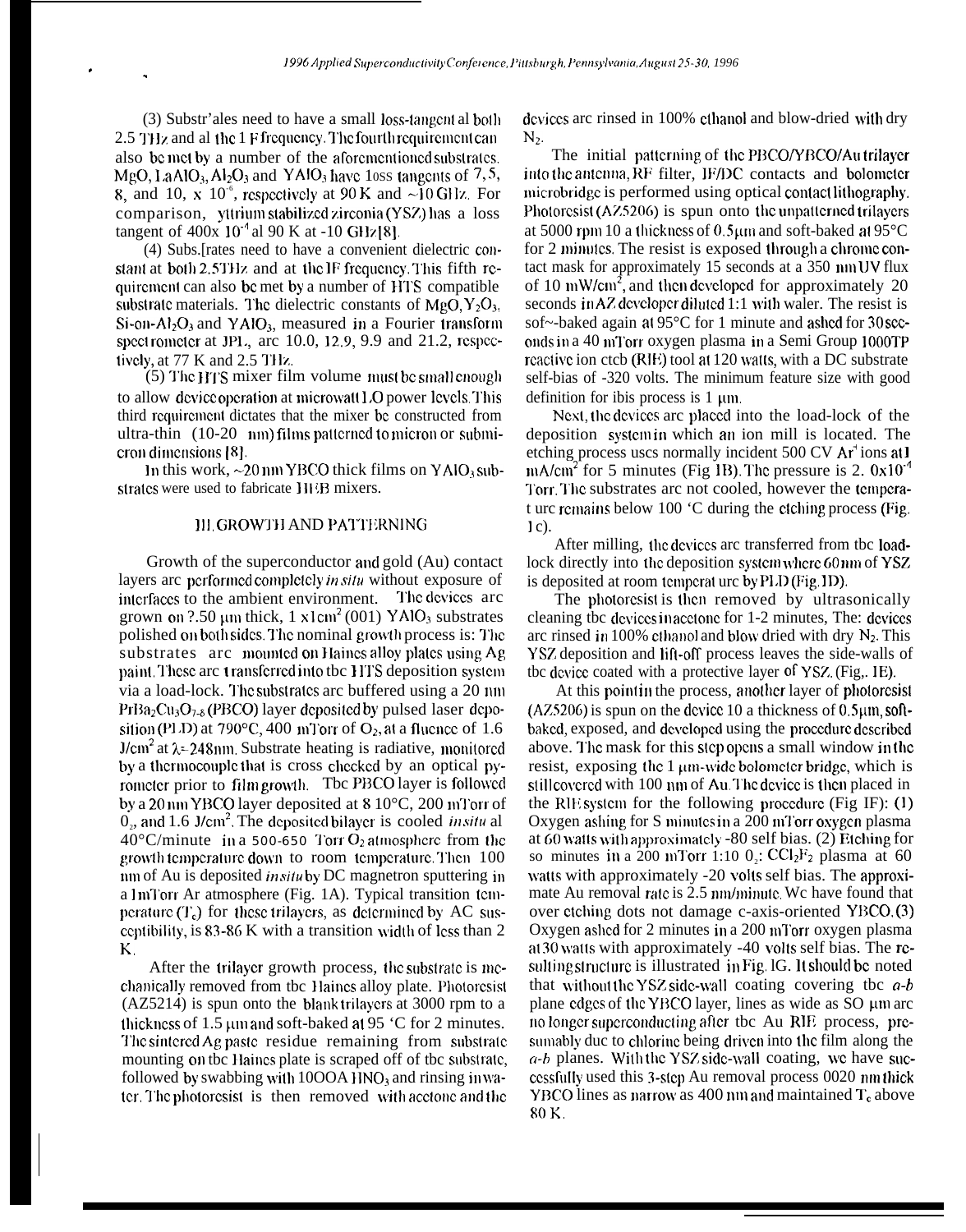

Fig. 1. Cross section of the mixer al various stages of the fabrication process. The steps are described in the text.

Next the devices are placed in the PI *J*D system loadlock, pumped down and immediately transferred into the



Fig. 2 - Finished HTS bolometric mixer showing the microbridge, twin slot antenna, and RF filter structure for feeding the IIC bias in and extracting the intermediate frequency (IF) out.

deposition chamber', where 100 nm of YSZ is deposited by PLD, filling in the area where the Au was just removed. The total t imc from removal from the RIE to pumping down in the load lock is always less than  $10$  minutes, and typically less than 5 minutes. The photoresist is then removed by ultrasonically cleaning the dcviccs in acctonc for 1-2 minulcs. The devices are rinsed in 100% ethanol and blow dried with  $\text{dry N}_2$ .

I'hc dcviccs arc next placed back into the deposition system where 100 nm of YSZ is deposited by PLD onto the ent irc subst rate at room temperature (Fig.  $11 \text{ } 1$ ).

Photorcsist (AZ52 14) is next spun onto the  $1 \times 1$  cm<sup>2</sup> substrates (now containing 19 chips) at 3000 rpm to a thickness of 1.5 µm and sof(-baked at 95 °C for 2 minutes. The substrates arc mounted on a dicing saw and cut into individual  $1x1,5 \text{ mm}^2$  III iB chips. The photorcsist is then removed with acctonc and the devices arc rinsed in 100% ethanol and blow dried with dry  $N_2$ . A photograph of a finished device is shown in Fig. 2.

#### IV. ELECTRICAL TESTS

For DC device tests, individual dic arc mounted in 28pin Kcoccra ceramic chip packages which plug inlo the bottom of a cryogenic dipping probe. Four wires arc ultrasonically bonded to the YSZ-covered Au contacts. With proper settings, the wire bonds make contact through the nominally 100 nm thick YSZ over-layer. The wire bond connections arc chosen in order to allow 4-terminal device measuremcnts, climinaiing resis(ancc contributions from the probe and instrumentation wiring.

Resistance versus temperature measurements arc taken using a computer controlled system. A Keithley 220 DC current source connected to two leads applies  $\pm 1\mu A$  and the voltage response of the device under test (DUT) is measured for both current polarities using an HP 3457A multimeter. The difference is used to eliminate contributions from ther-